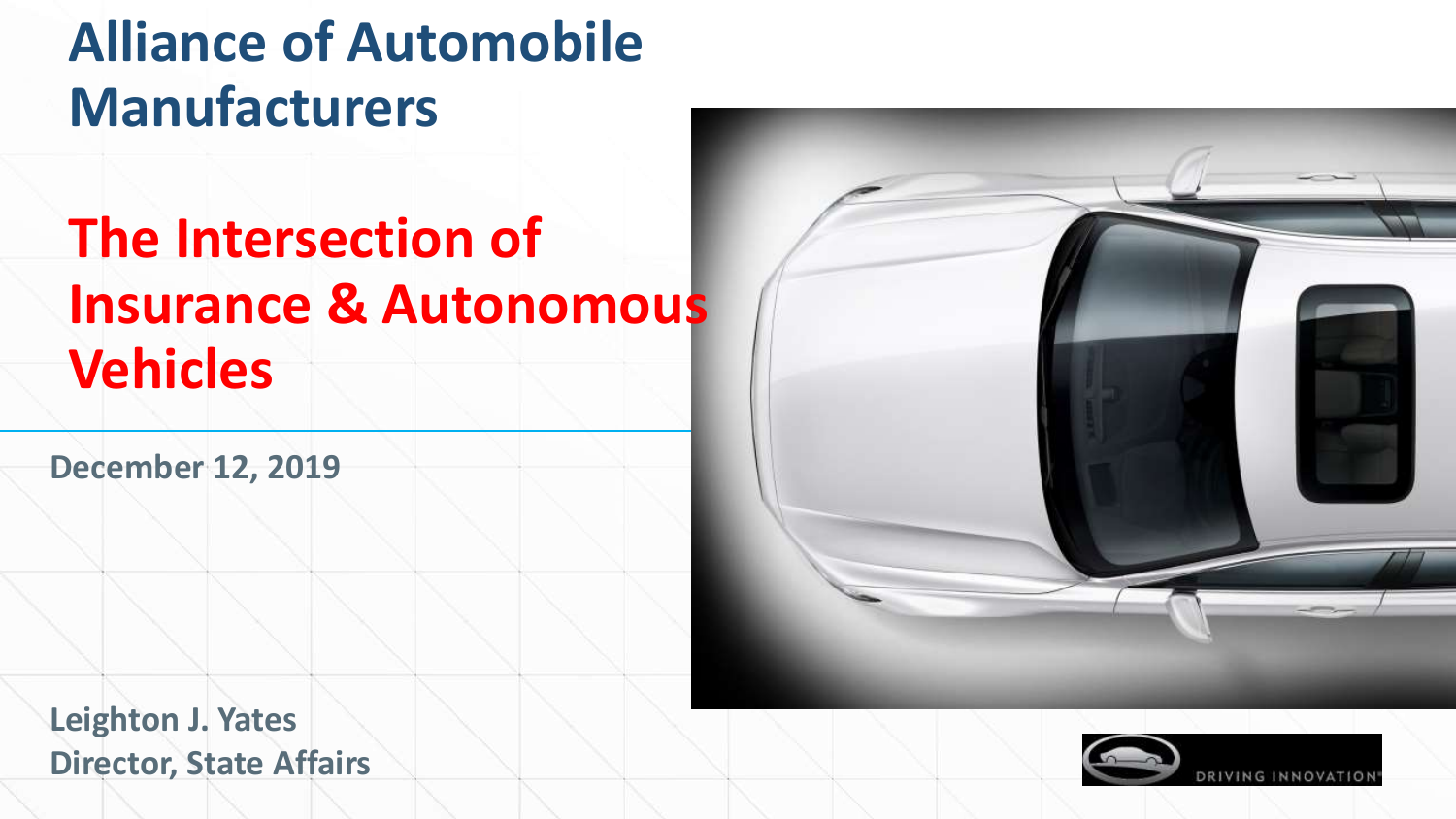# **AVs & Advanced Driver Assist Systems (ADAS)**



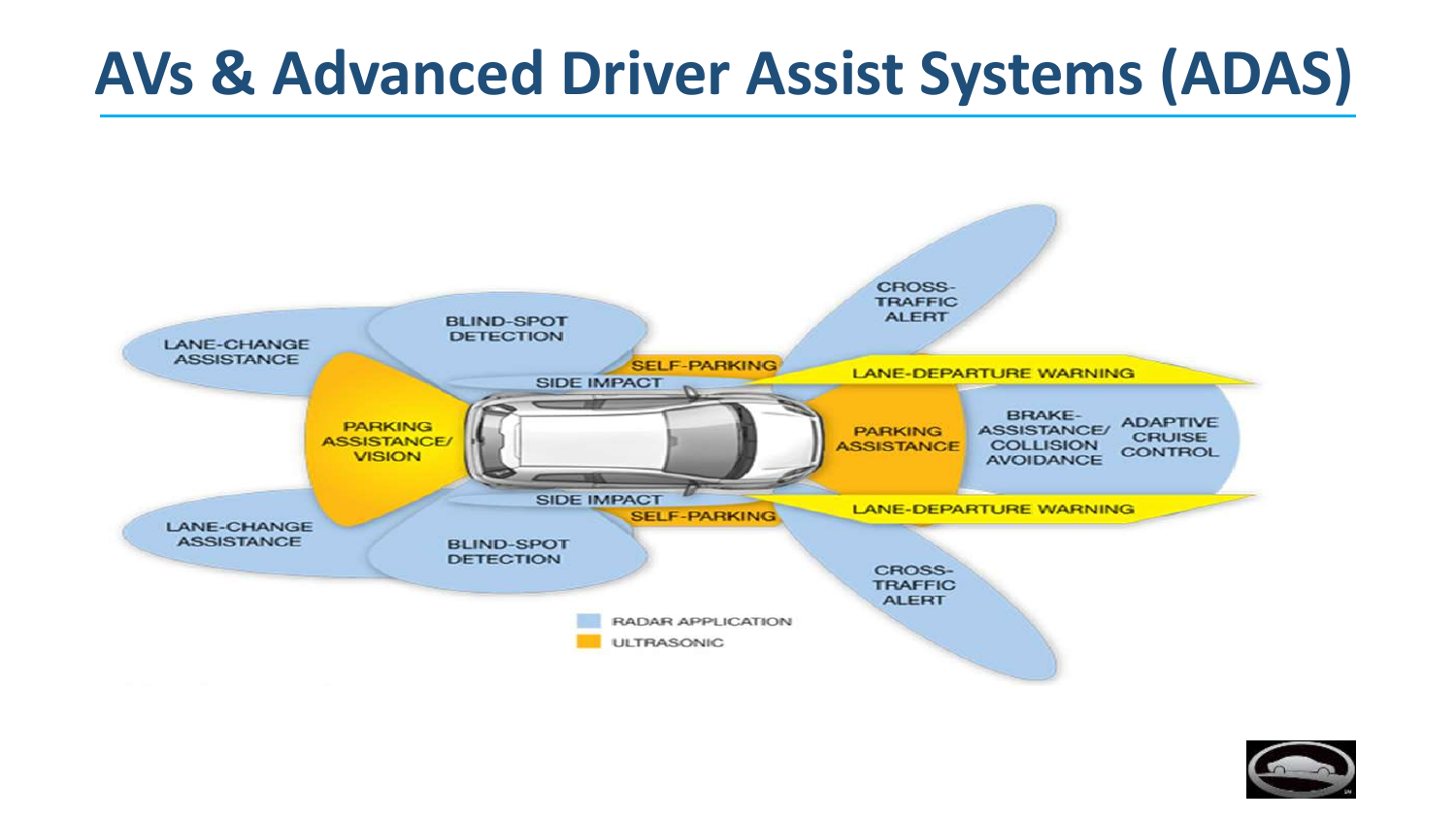# **AVs & Advanced Driver Assist Systems (ADAS)**



- **1. Radar:** Detects objects nearby & in "blind zones"
- **2. Lane–keeping Cameras:** Measures contrast between road and lines
- **3. LIDAR:** Spinning lasers make a 360° real-time "map" around vehicle
- **4. Infrared Camera:** Detects objects ahead in the day & night
- **5. Visible Light Camera**: Detects & predicts movement of objects
- **6. GPS Navigation:** Advanced mapping tells the vehicle where to go
- **7. Wheel–mounted Sensors:** Measures velocity relative

to close objects

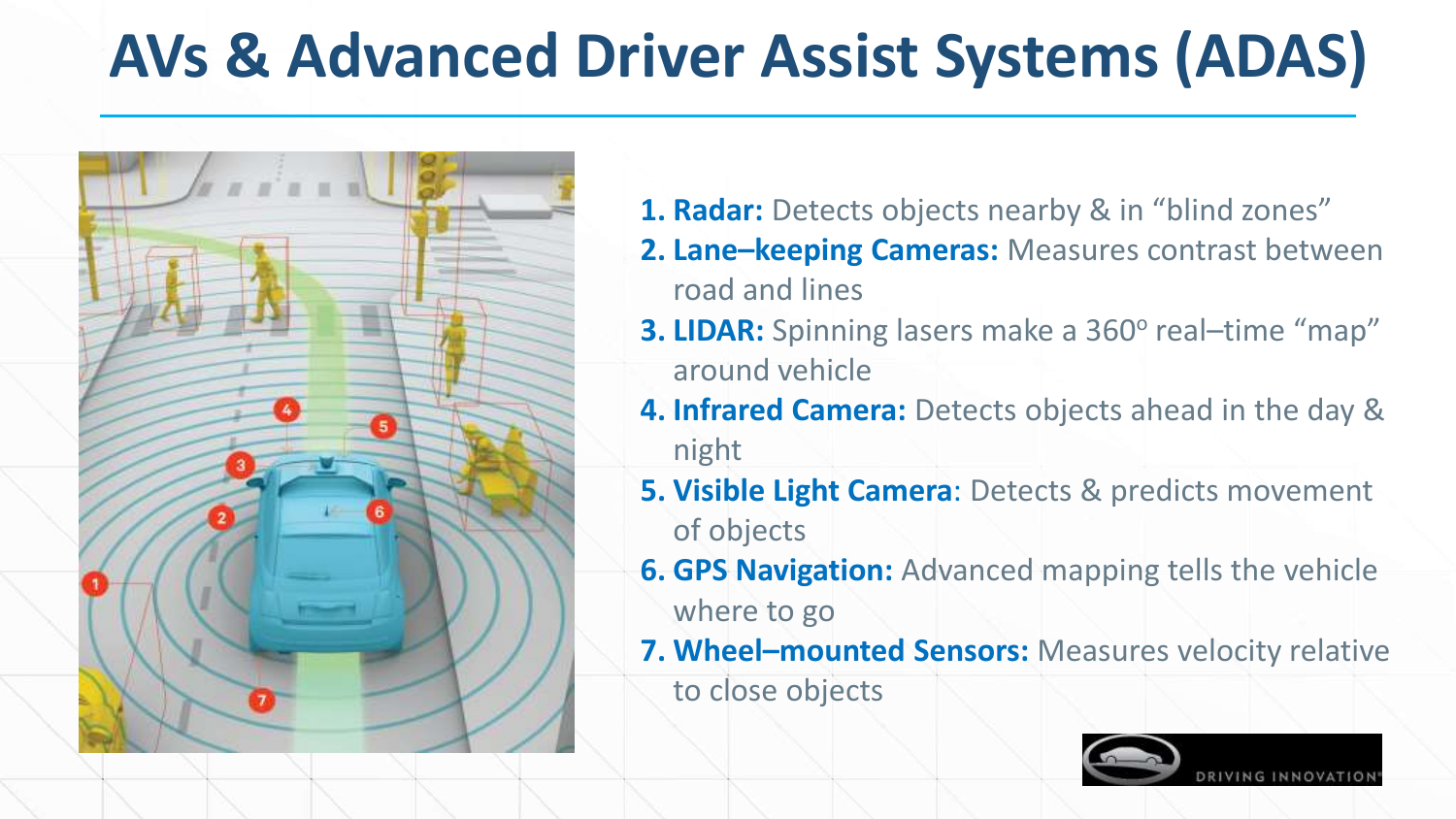# **AVs & Advanced Driver Assist Systems (ADAS)**

Increased Safety

Reduced Environmental Impact

#### Automation =

Expanded Roadway Capacity

Enhanced Mobility

More Efficient Land Use

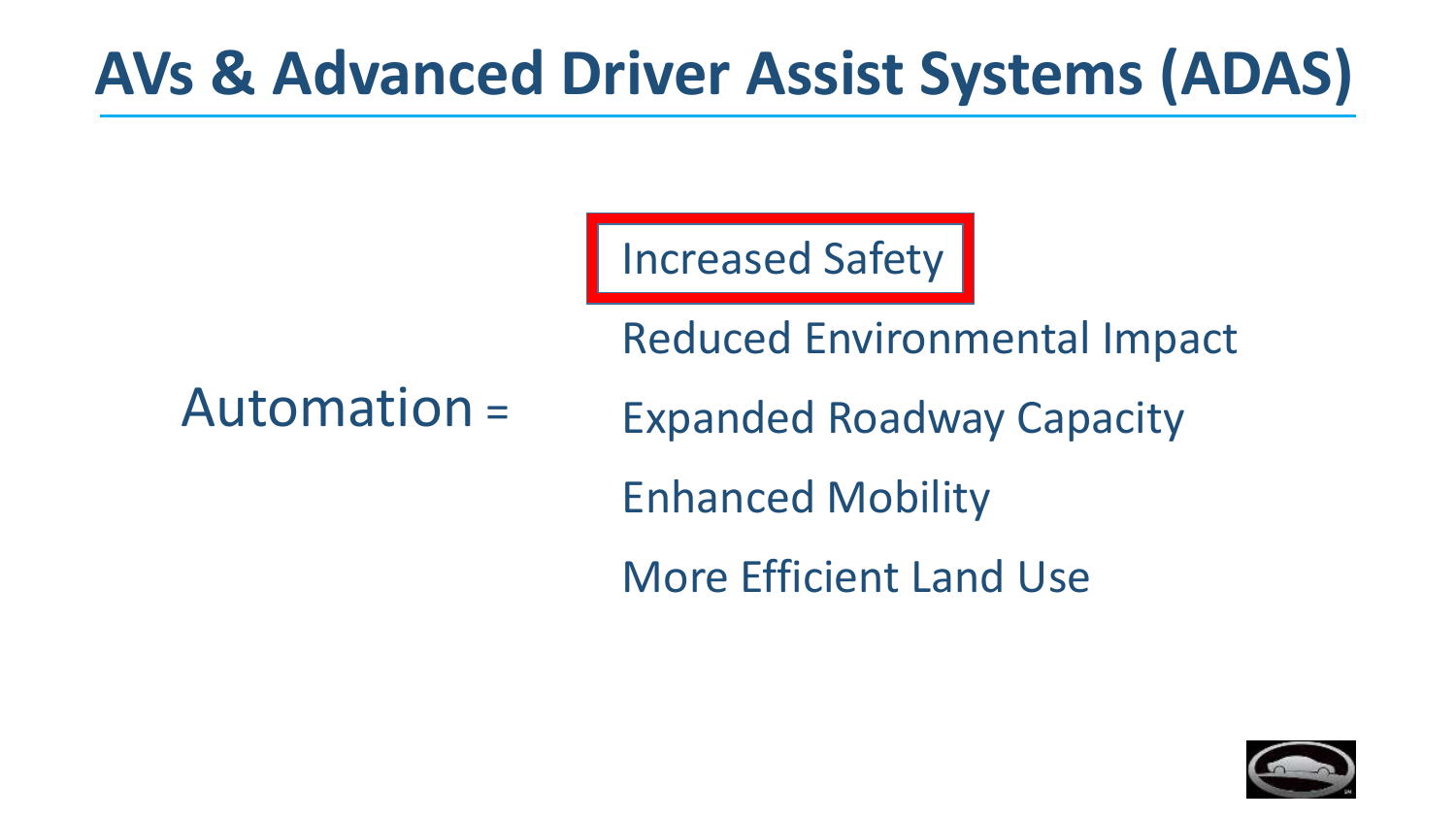### **Traffic Fatalities 2016 - 2018**





Source: National Highway Safety Administration (NHTSA) Crash Stats Note 2017, 2018, 2019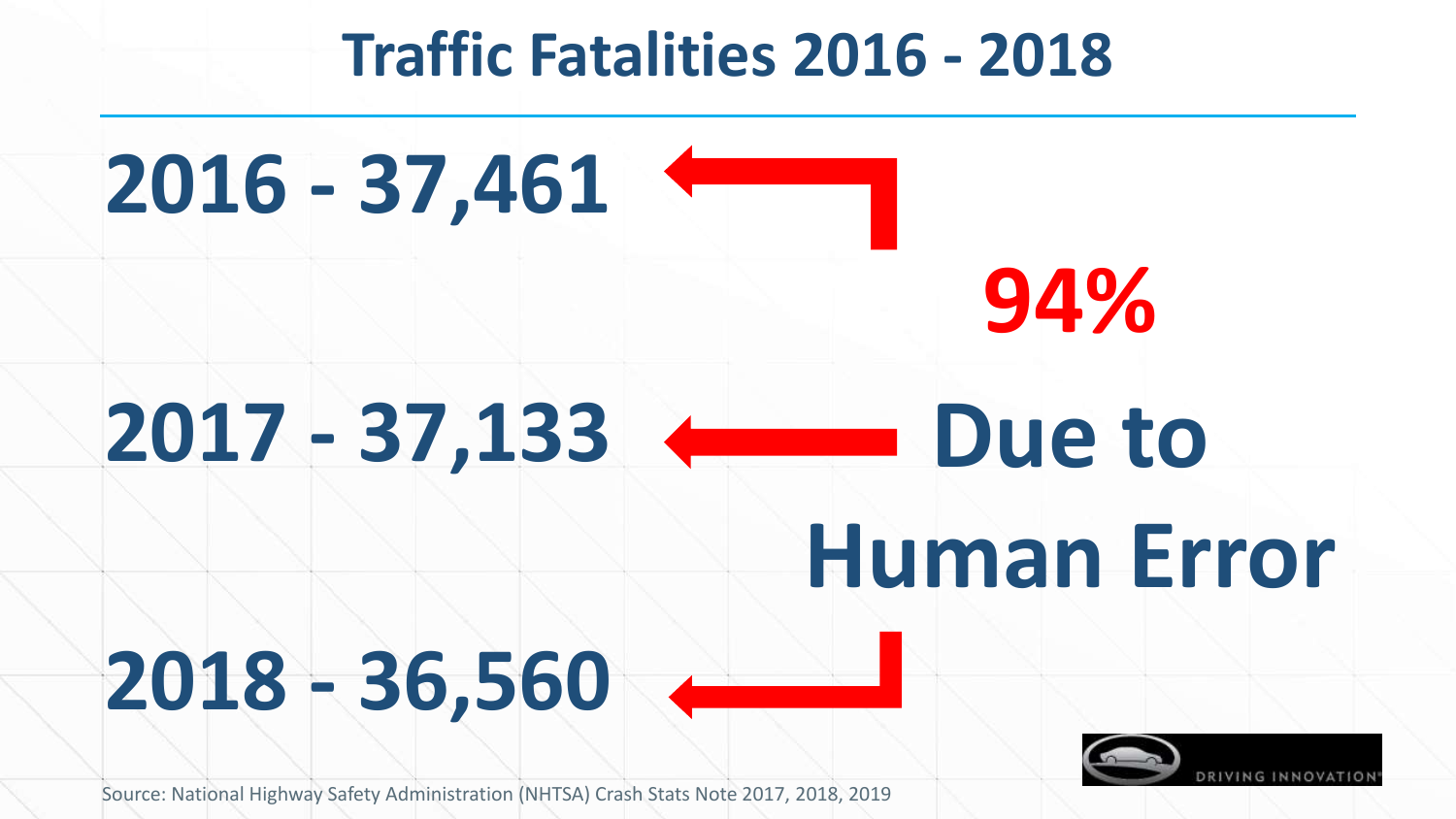# **Current AV landscape (October 2019)**



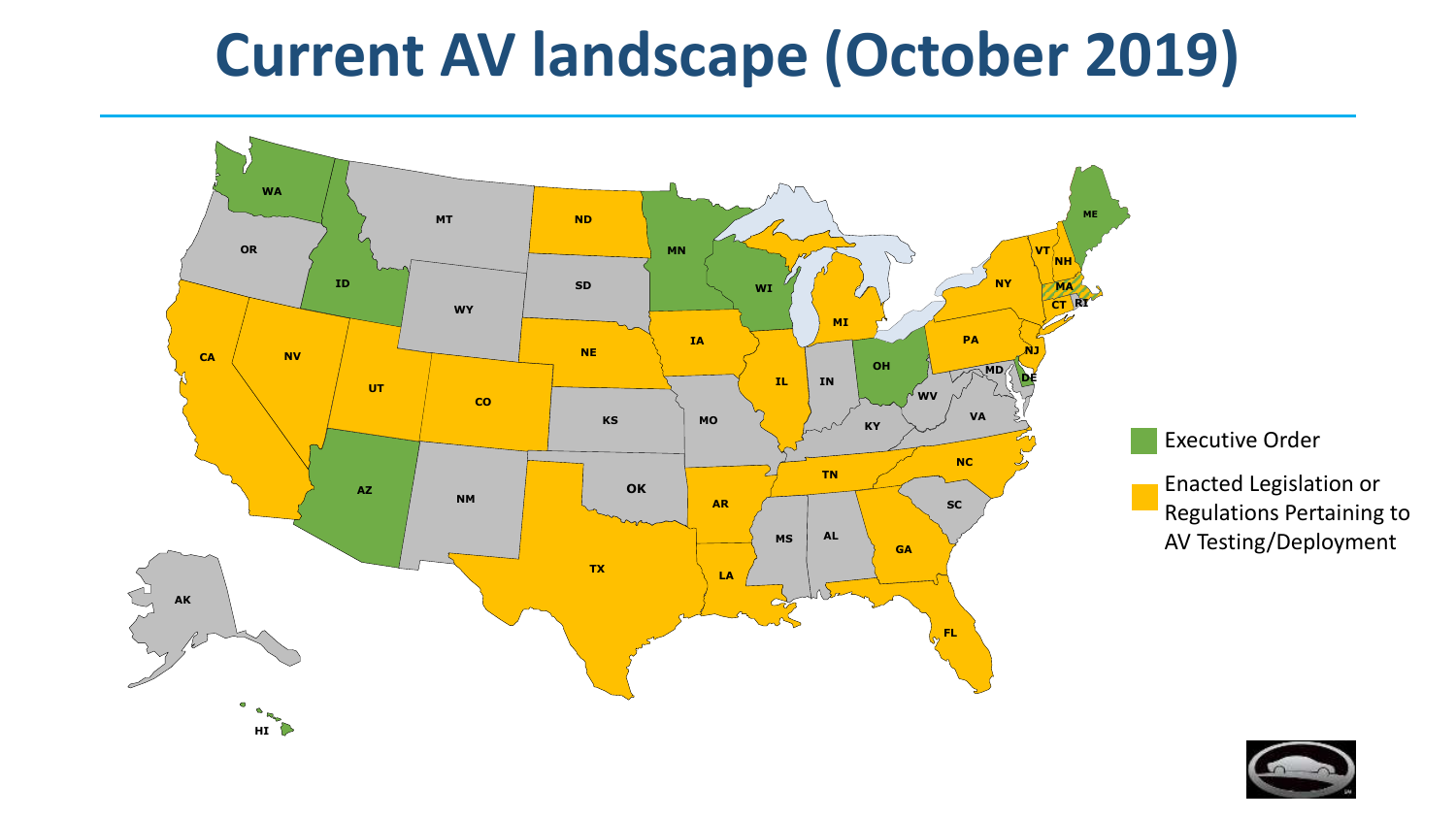# **Federal Guidance on State/Federal Roles**

#### **Clear Delineation of Responsibilities**

- States should NOT codify the FAVP
- $\triangleright$  FAVP maintained traditional roles

Federal government (DOT, NHTSA):

• Controls design, construction, and performance of vehicle

• Federal government regulates the vehicle

State governments:

- Control insurance licensing, registration, and law enforcement
- State governments regulate the driver



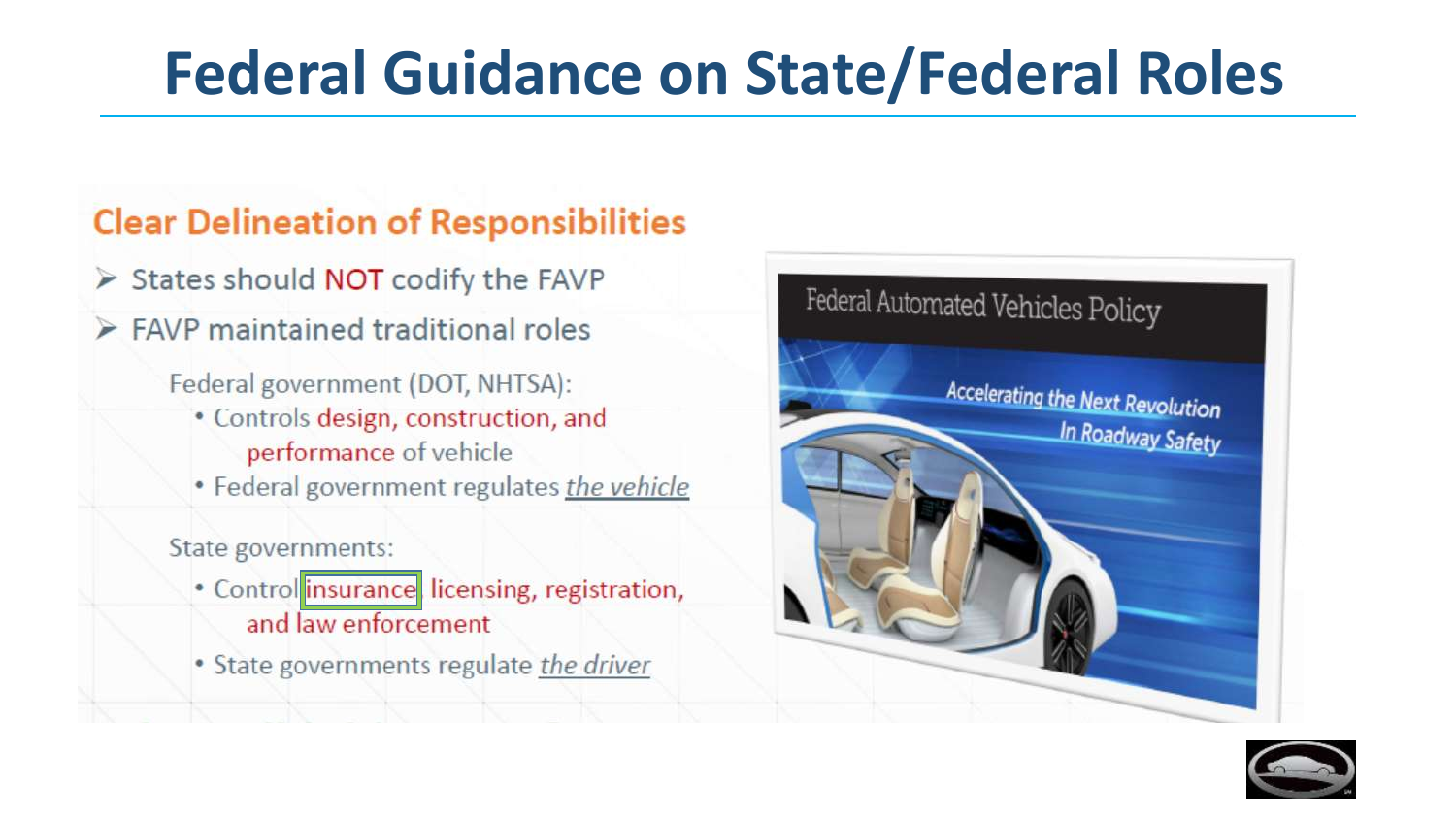

# **So, If states have jurisdiction over the regulation of insurance for AVs, what's next?**

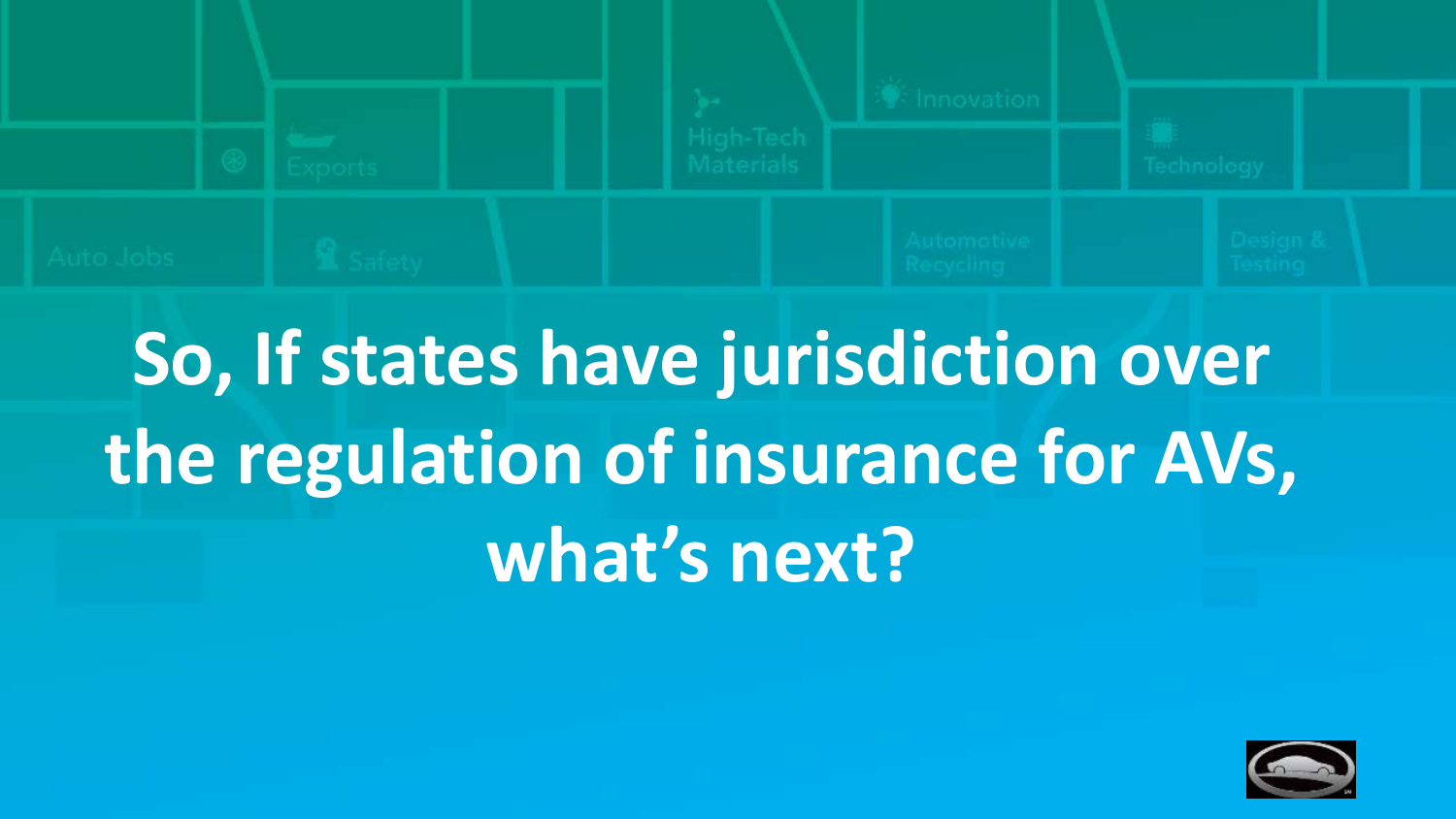### **States Should "Pump the Brakes" on AVs & Insurance**

• AV technology is in its infancy still

- First uses will be commercial applications:
	- Fleets
	- Last mile
	- Closed campuses
	- Ride-sharing
	- Geo-fenced areas
	- ….NOT personal passenger vehicle ownership
- Commercial Insurance vs PPI



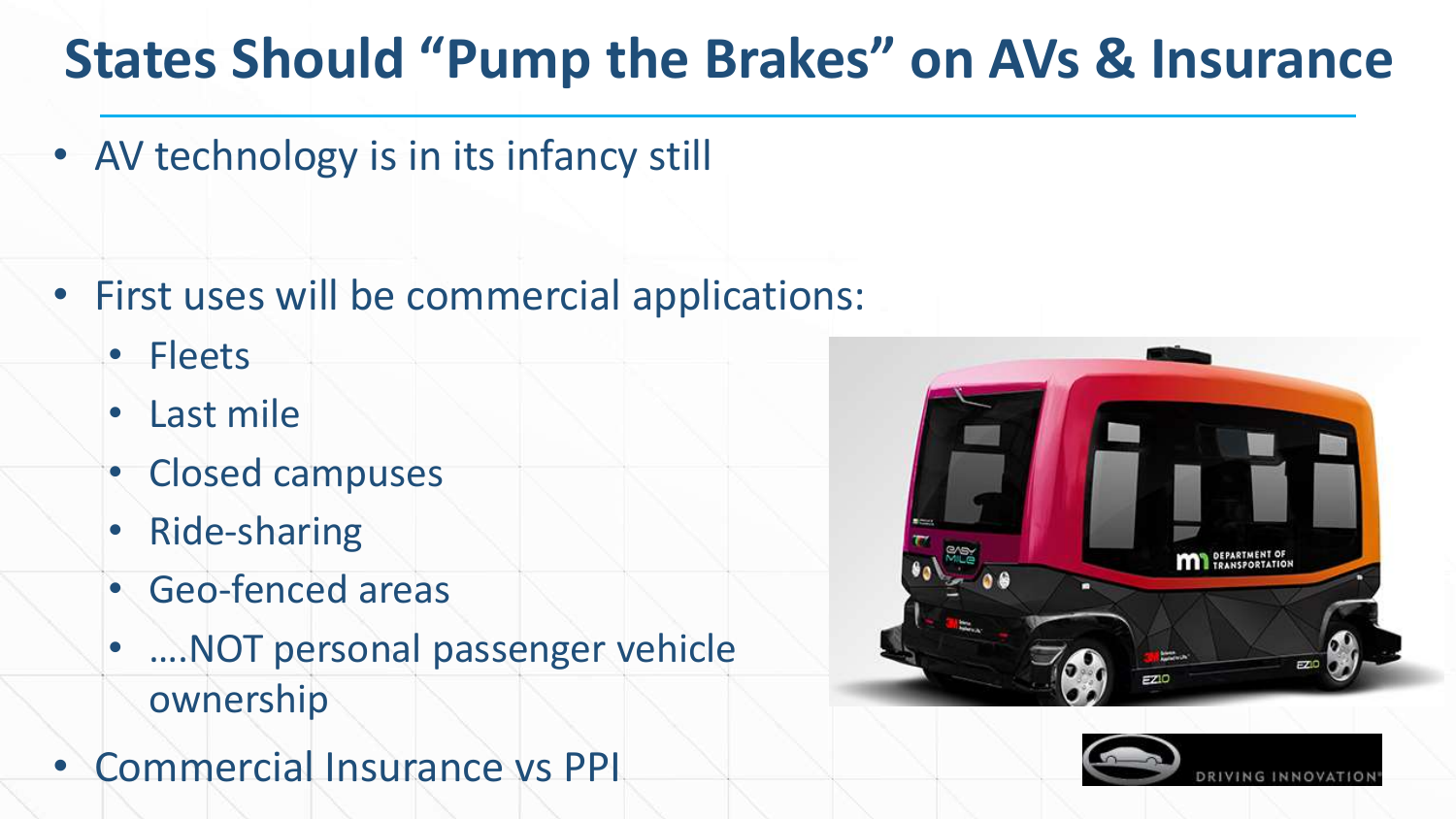### **Insurance Orgs Agree**

"Despite the hype, it will be decades before an autonomous car functions without some sort of operator if we ever reach that point."

> -Jimi Grande, Senior Vice President of Government Affairs National Association of Mutual Insurance Companies

"I think insurers are right now very much in "learn about this" mode, "learn everything that they can" mode. You' talking about changing the nature of the driving risk, so that's going to be a very significant change for the auto insurance industry."

- Bob Passmore, Senior Director of Personal Lines

Property Casualty Insurers Association of America





apci.org **INSURING AMERICA** 

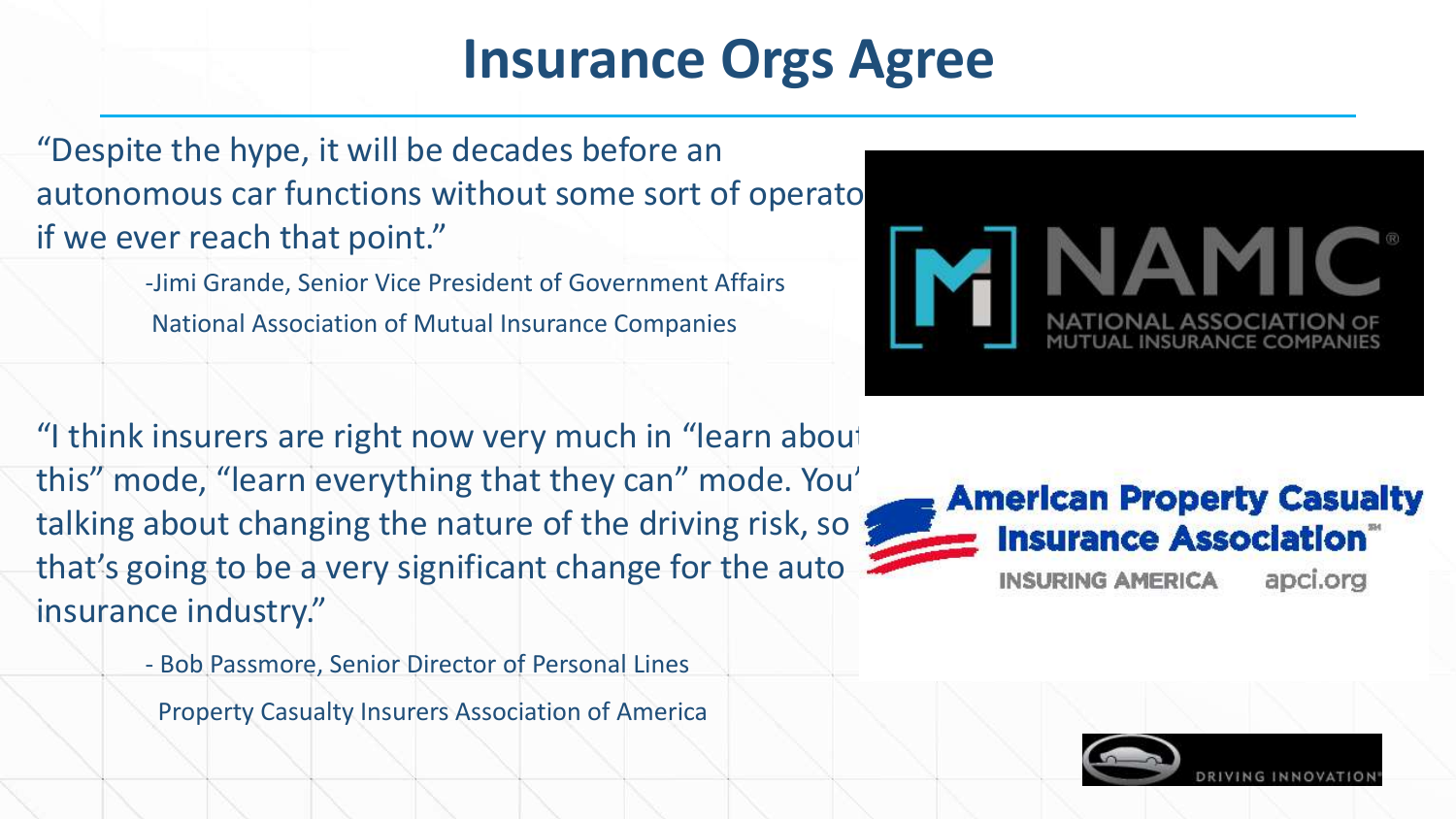## **Not enough driver data? Not so fast…**











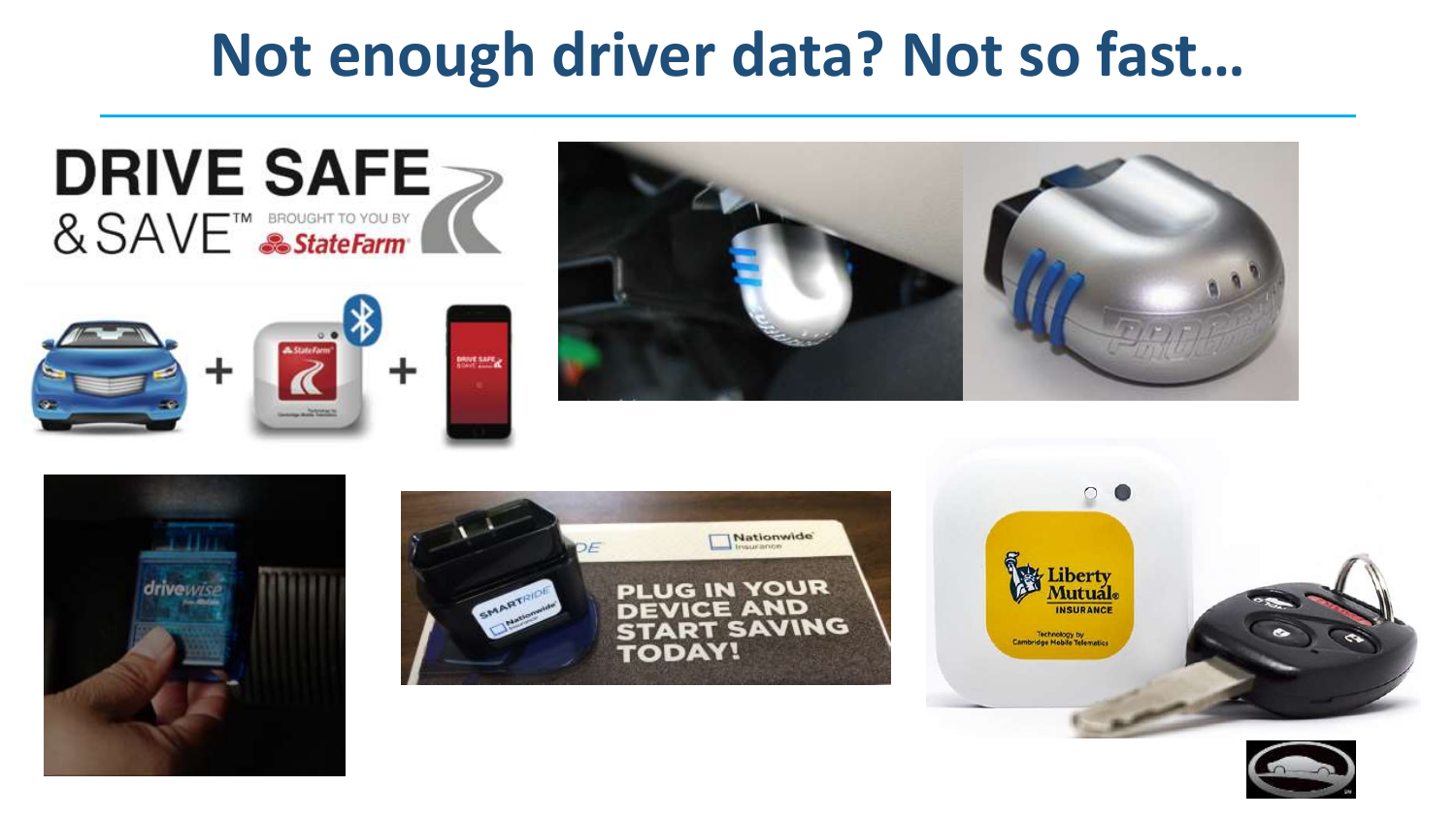### **Not enough driver data? Not so fast…**

- Safe Driver monitoring programs provide plenty of real-time driver data directly to insurance companies
- **Many applications** 
	- Dongle (OBD II Port)
	- Sensors placed within vehicle
	- Smart-phone apps
- Automakers are lending a helping hand already
	- General Motors
	- **Hyundai**
	- Honda



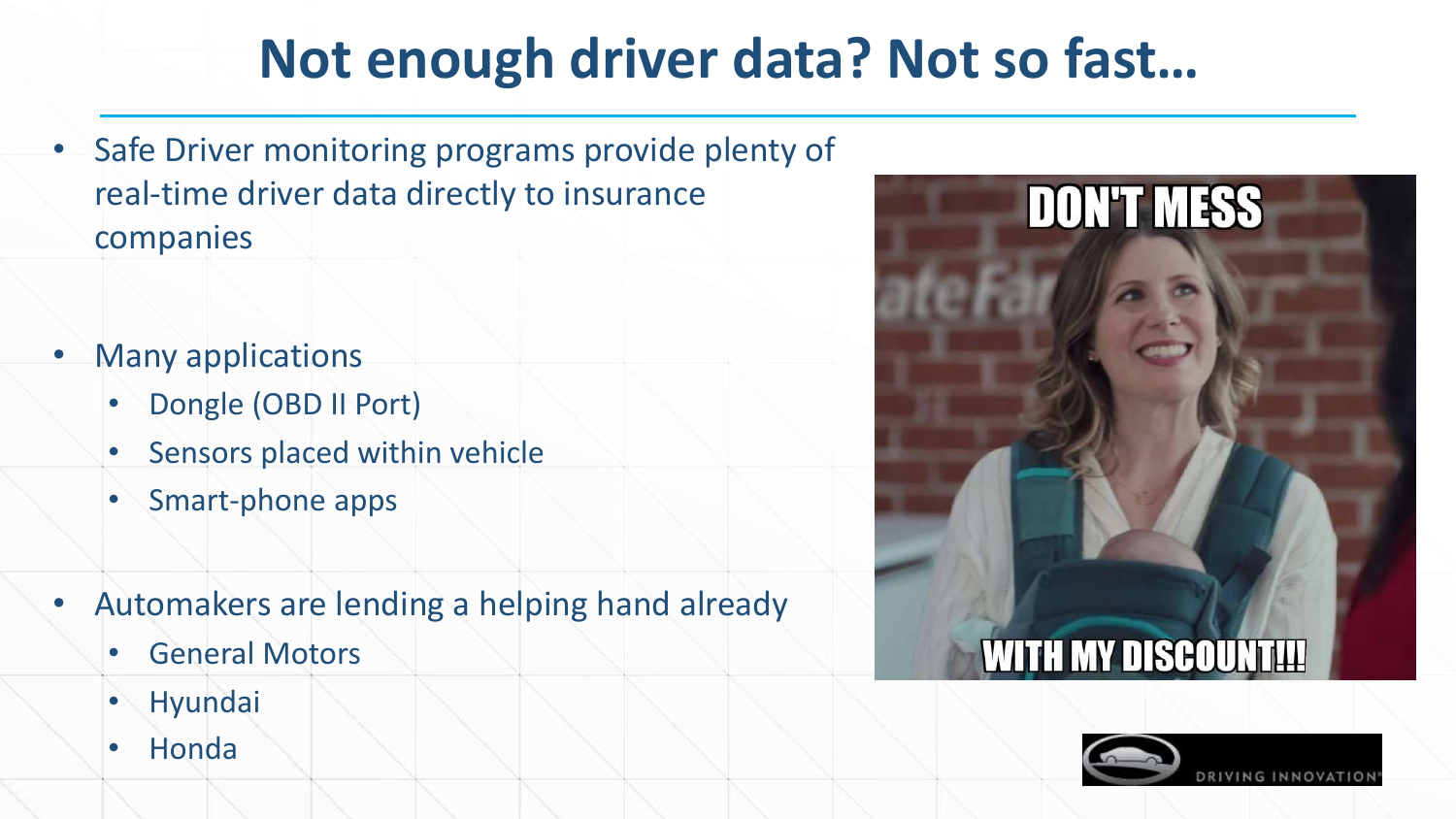### **Real-world Benefits of ADAS – Forward Collision Warning**



#### **Forward collision warning**

- Front-to-rear crashes 27%
- 20% Front-to-rear crashes with injuries
- Claim rates for damage to other vehicles  $9%$
- Claim rates for injuries to people in other vehicles 16%

#### **Forward collision warning plus autobrake**

- Front-to-rear crashes  $50%$
- Front-to-rear crashes with injuries 56%
- Claim rates for damage to other vehicles  $13%$
- Claim rates for injuries to people in other vehicles  $23%$

\*Source – Insurance Instiute of Highway Safety (IIHS) & Highway Loss Data Institue (HLDI) study on ADAS and **Automated Technologies (June 2019)** 

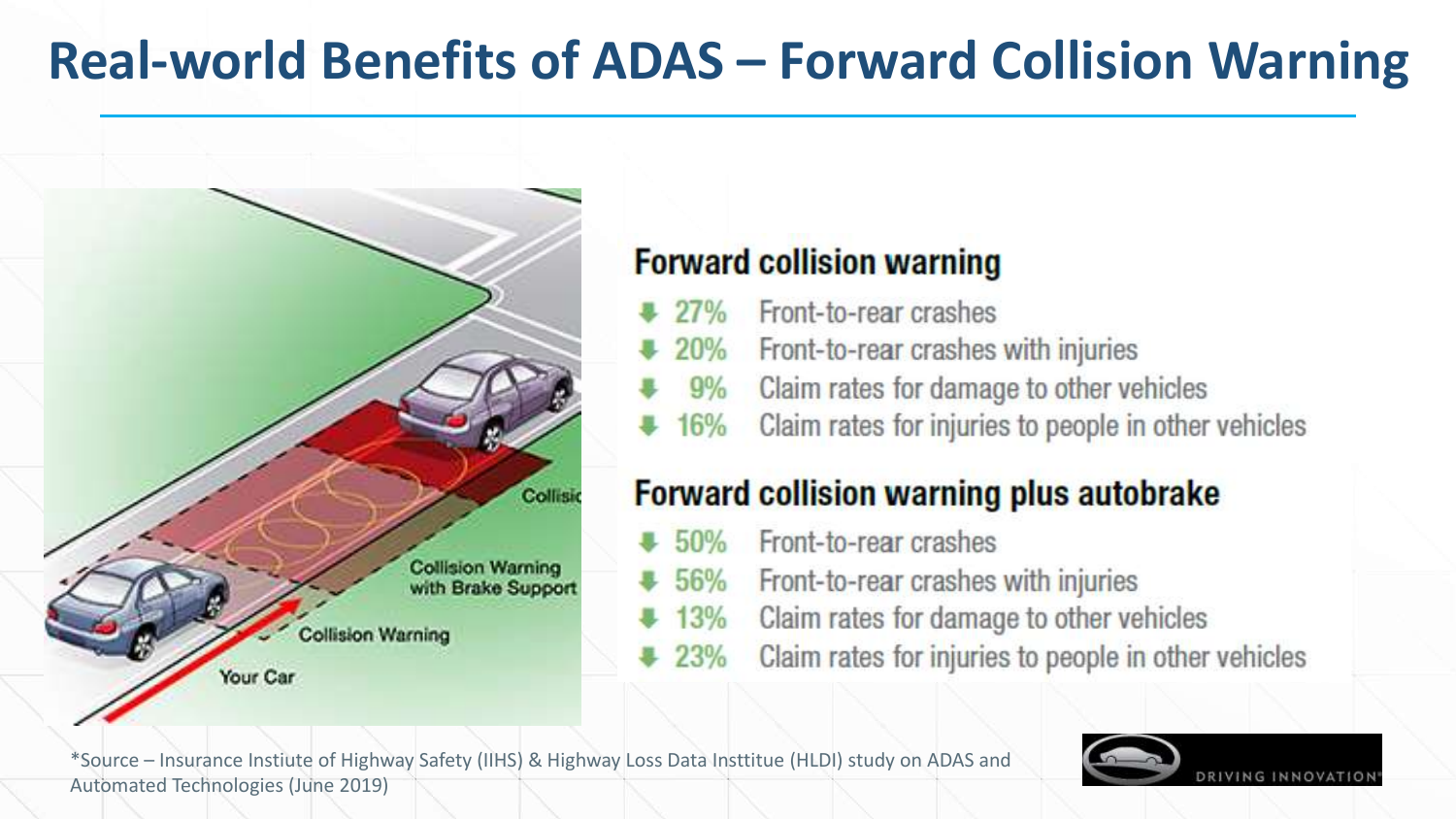#### **Real-world Benefits of ADAS - Lane Departure Warnings & Blind Spot Detection**



#### Lane departure warning

- 11% Single-vehicle, sideswipe and head-on crashes
- Injury crashes of the same types  $21%$

#### **Blind spot detection**

- Lane-change crashes 14%
- Lane-change crashes with injuries 23%
- Claim rates for damage to other vehicles  $7\%$
- Claim rates for injuries to people in other vehicles  $8%$

\*Source – Insurance Instiute of Highway Safety (IIHS) & Highway Loss Data Insttitue (HLDI) study on ADAS and Automated Technologies (June 2019)

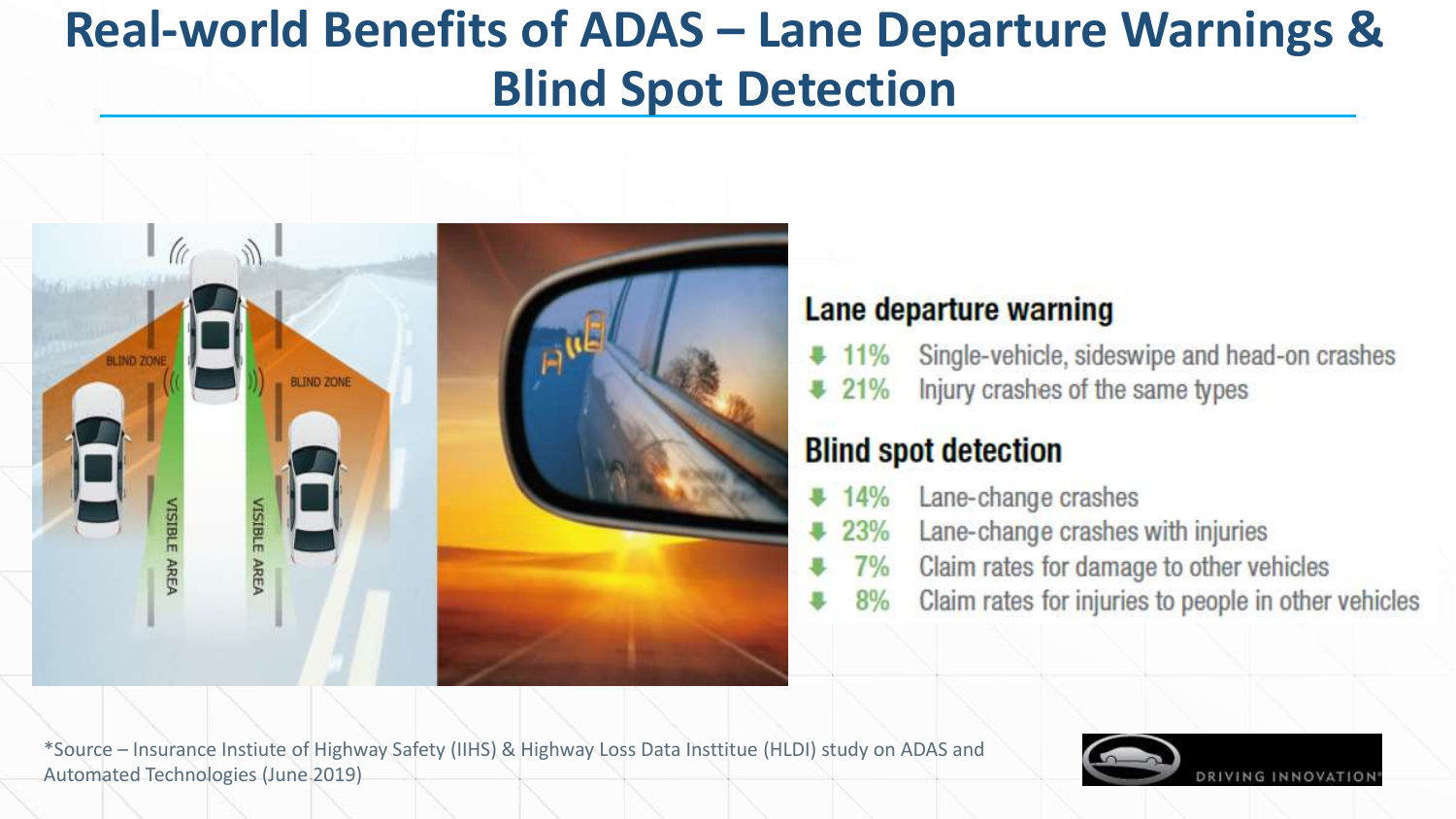### **Real-world Benefits of ADAS – Rear Automatic Braking**



#### **Rear automatic braking**

- Backing crashes (when combined with rearview camera and parking sensors) IJ. **78%**
- Claim rates for damage to the insured vehicle 12%
- Claim rates for damage to other vehicles  $430%$

#### **Rearview cameras**

**Backing crashes**  $17%$ 

#### **Rear cross-traffic alert**

**Backing crashes**  $22%$ 

\*Source – Insurance Instiute of Highway Safety (IIHS) & Highway Loss Data Insttitue (HLDI) study on ADAS and Automated Technologies (June 2019)

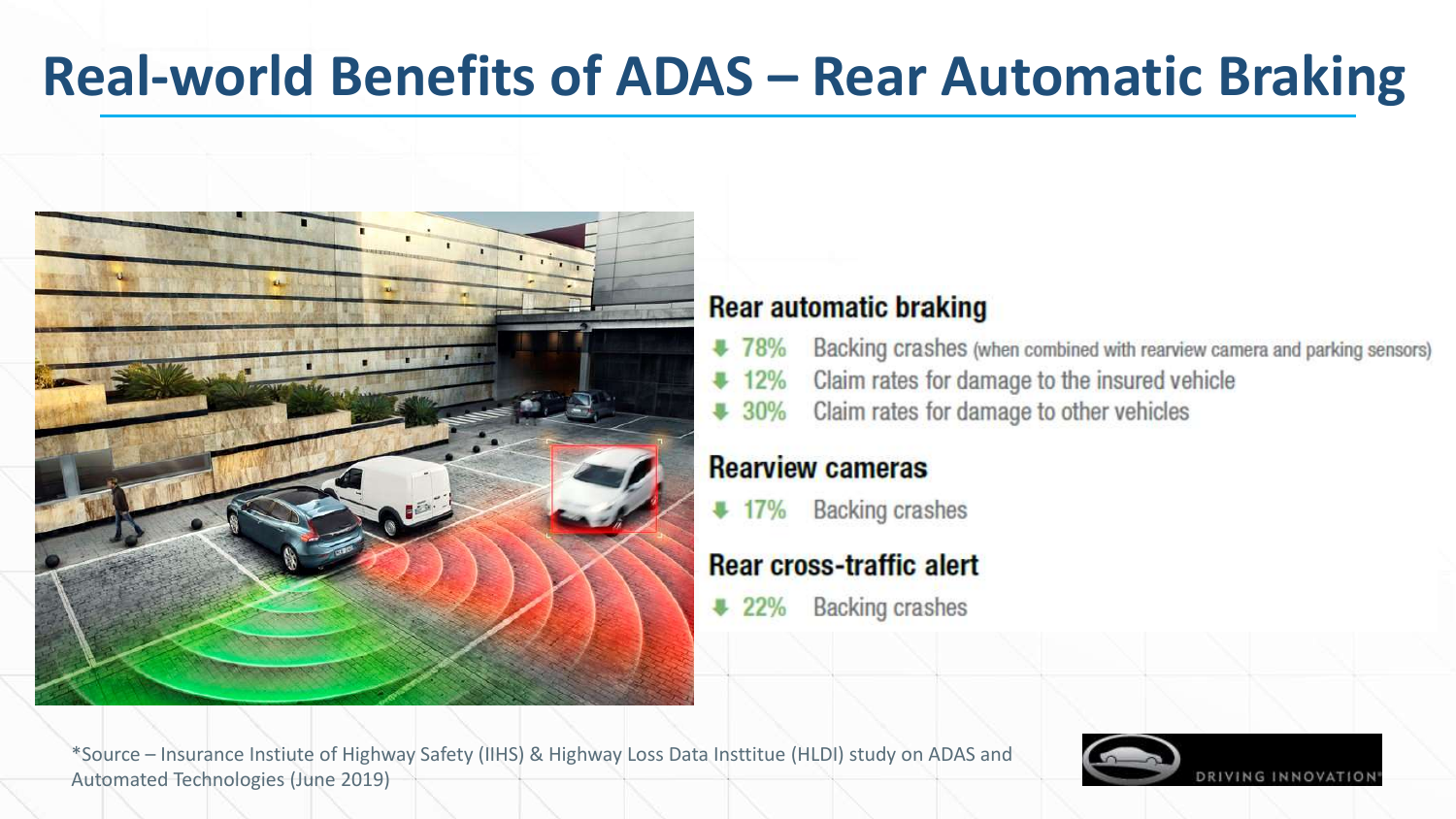### **Real-world Benefits of ADAS & AVs**

- Vehicles with ADAS, and eventually AVs, will have an impact on drivers
- While more advanced technology may lead to a more expensive repairs
	- However, consumers have not indicated that having a safer vehicle is a deterrent
- Concerns with over-reliance on technology from Insurers
	- IIHS surveys of vehicle owners with ADAS actually reported SAFER driving habits
- The time will come when AVs and personal vehicle insurance policies will need addressing, but now is not the time.